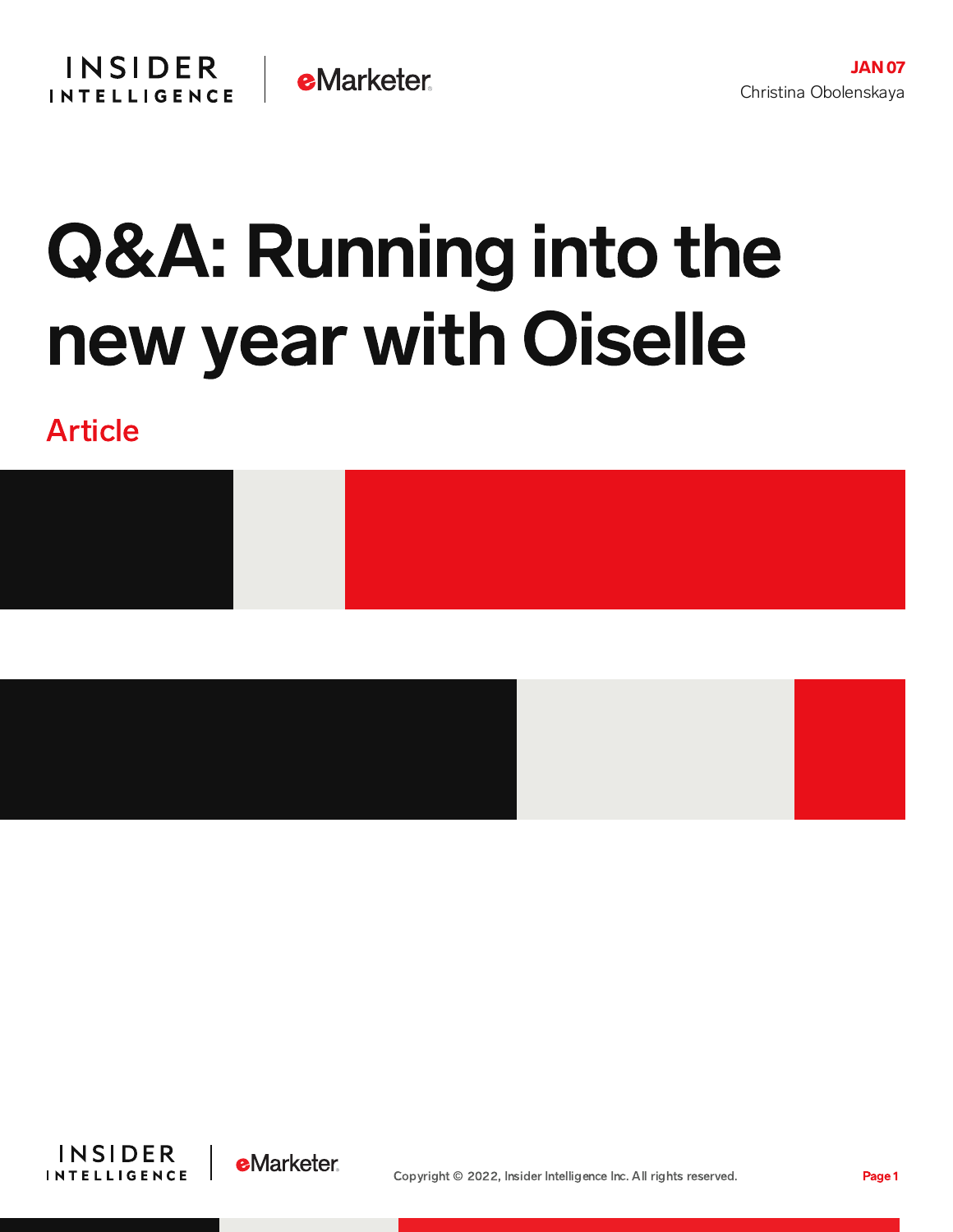# Sally Bergesen

INSIDER

**INTELLIGENCE** 

#### Founder and CEO, Oiselle



Insider Intelligence spoke with Sally Bergesen, founder and CEO of Oiselle, a women's running apparel brand that was started to create better performing athleticwear for professional and everyday runners. Oiselle supports elite runners, signing Lauren Fleshman in 2013, and since then expanded the team to a diverse set of athletes.

#### Insider Intelligence: Why did you start a women**'**s running apparel company?

**eMarketer** 

Sally Bergesen: I came to the realization that most running apparel was poor quality. It was made by running shoe companies that make their money on running shoes, and apparel items are an afterthought that they stick a logo on.

Looking at the history of running apparel, you notice that when women entered into sports in a meaningful way in the '70s and '80s, the clothing looked terrible. It was baggy and not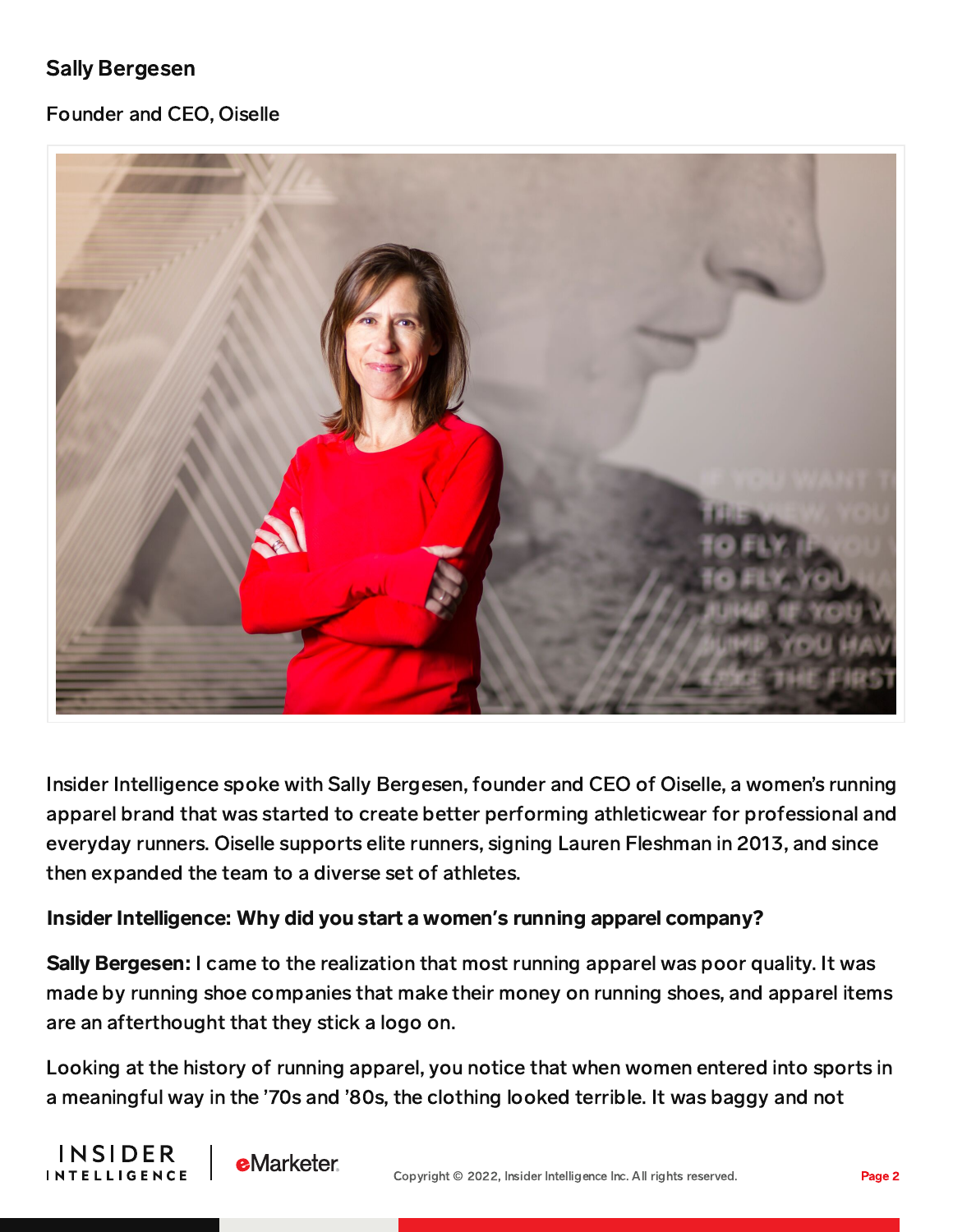designed for the sports that women were playing. Fast forward 20 to 30 years and you find that because athletic apparel and athleisure are so popular, the market designs the clothing to accentuate and objectify female bodies.

One of the key motivators for me was to change the narrative around what it means to be a woman athlete to somebody who is strong from the inside out, as opposed to focusing on how she looks.

## II: How did you approach the challenge of creating better running products for women?

SB: In the apparel world, people talk about fit, fabric, and features—the three Fs. There were a lot of things that were subpar in all three areas with traditional sports apparel. The fit of running shorts: Why are they so poufy and billowy? In terms of features, pockets could be in better places, and the list goes on. These are all things we have worked on with our apparel.

One of our product missions is to build a product that we call built for the "long run," with the idea that fewer people will throw away their apparel.

# II: How did you incorporate a sense of community into the ethos of your brand?

**SB:** I've loved running in all its different flavors—the solo runs, going fast and getting personal records, racing, mental health components brought by running, hanging out with my friends, and meeting people. But for me, it is the community connection and mental health benefits that are the most powerful.

We sponsor elite athletes and Olympians, and we've been operating with our vast team, the Volée, that includes thousands of women around the country. The beauty of running is that it can welcome everybody at any age, stage, life, or pace.

## II: As a brand, why did you decide to suspend Facebook ads for a trial run?

**SB:** Like the rest of the world, we've been absorbing all the information being put out there about what these platforms do, how they operate, and who they impact. What's interesting with Oiselle is that our founding timing hit right when social media was becoming popular—we used it to our advantage when it was free. But the past three to four years have shown that the platforms take all that adoption that you've given them and are now turning the screws and charging you increasingly more money.

You layer on top of that what we're learning about how these platforms have impacted things like women's personal health. The research around how social media impacts girls and women